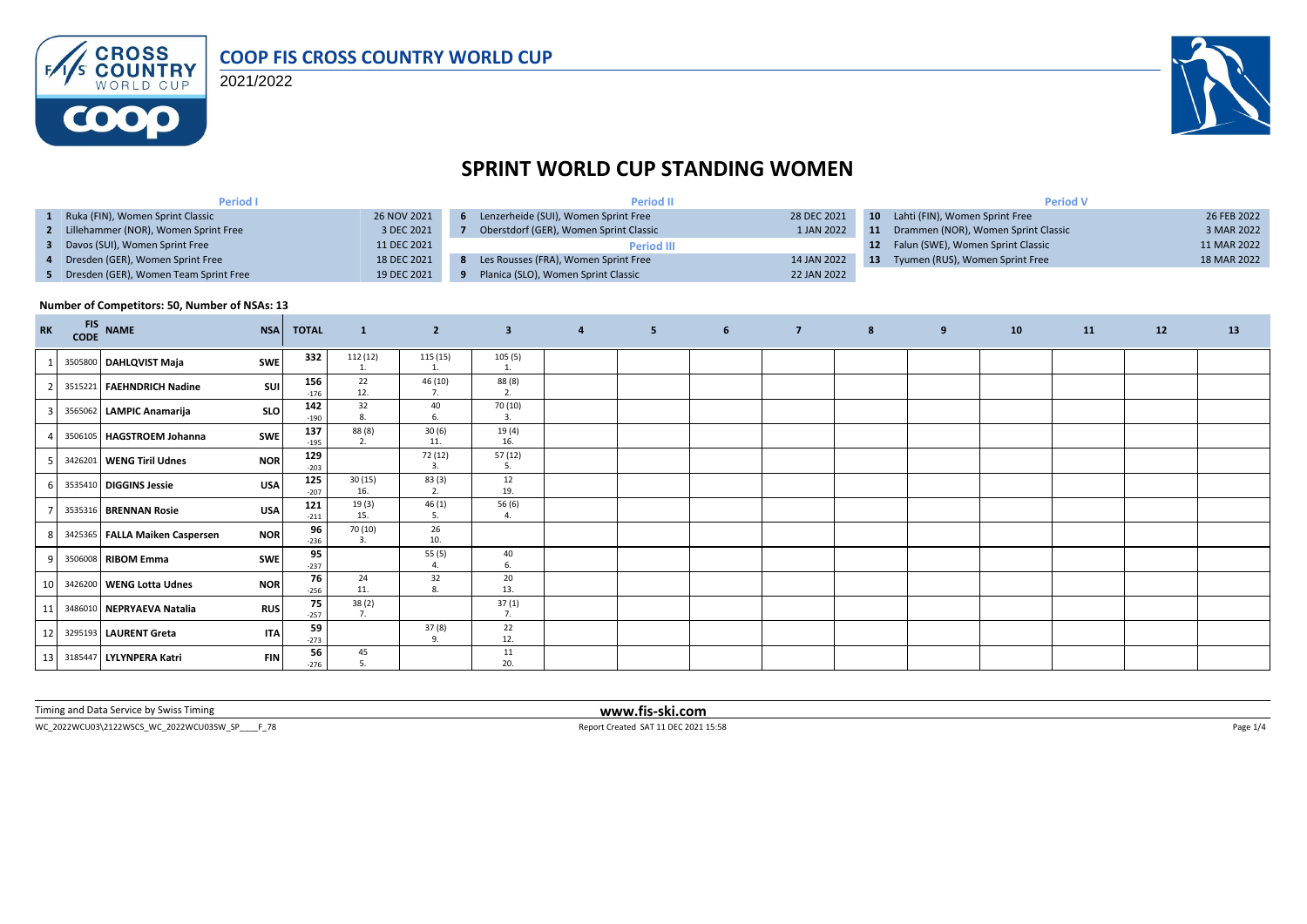

FAS CROSS 2021/2022

**COOO** 



## **SPRINT WORLD CUP STANDING WOMEN**

| $\mathbf{R}\mathbf{K}$ |         | FIS NAME                          | <b>NSA</b> | <b>TOTAL</b> | $\mathbf{1}$          | $\overline{2}$        | $\overline{\mathbf{3}}$ | $\overline{a}$ | 5 <sub>5</sub> | $6\phantom{1}$ | $\overline{7}$ | 8 | 9 | 10 | 11 | 12 | 13 |
|------------------------|---------|-----------------------------------|------------|--------------|-----------------------|-----------------------|-------------------------|----------------|----------------|----------------|----------------|---|---|----|----|----|----|
| 14                     |         | 3185579 MATINTALO Johanna         | <b>FIN</b> | 55<br>$-277$ | 55 (5)<br>4.          |                       |                         |                |                |                |                |   |   |    |    |    |    |
| 15                     |         | 3185551 JOENSUU Jasmi             | <b>FIN</b> | 55<br>$-277$ | 29<br>9.              | 22<br>12.             | $\overline{4}$<br>27.   |                |                |                |                |   |   |    |    |    |    |
| 16                     |         | 3505828 DYVIK Anna                | <b>SWE</b> | 54<br>$-278$ | 22(4)<br>14.          |                       | 32<br>8.                |                |                |                |                |   |   |    |    |    |    |
| 17                     |         | 3426496 MYHRVOLD Mathilde         | <b>NOR</b> | 53<br>$-279$ | 9<br>22.              | 18<br>14.             | 26<br>10.               |                |                |                |                |   |   |    |    |    |    |
| 18                     |         | 3486239 STUPAK Yulia              | <b>RUS</b> | 52<br>$-280$ | 26<br>10.             |                       | 26(2)<br>11.            |                |                |                |                |   |   |    |    |    |    |
| 19                     |         | 3565055 UREVC Eva                 | <b>SLO</b> | 48<br>$-284$ | $\overline{4}$<br>27. |                       | 44 (15)<br>9.           |                |                |                |                |   |   |    |    |    |    |
| 20                     | 3506154 | <b>KARLSSON Frida</b>             | <b>SWE</b> | 40<br>$-292$ | 40<br>6.              |                       |                         |                |                |                |                |   |   |    |    |    |    |
| 21                     |         | 3185256 PARMAKOSKI Krista         | <b>FIN</b> | 40<br>$-292$ | 26(6)<br>13.          |                       | 14<br>17.               |                |                |                |                |   |   |    |    |    |    |
| 22                     |         | 3535562 KERN Julia                | <b>USA</b> | 37<br>$-295$ | 13<br>18.             | 24(4)<br>13.          |                         |                |                |                |                |   |   |    |    |    |    |
| 23                     |         | 3515087 van der GRAAFF Laurien    | <b>SUI</b> | 30<br>$-302$ |                       | 12<br>19.             | 18<br>14.               |                |                |                |                |   |   |    |    |    |    |
| 24                     |         | 3295241 GANZ Caterina             | <b>ITA</b> | 27<br>$-305$ | $\overline{2}$<br>29. | 9<br>22.              | 16<br>15.               |                |                |                |                |   |   |    |    |    |    |
| 25                     |         | 3155324 JANATOVA Katerina         | CZE        | 26<br>$-306$ |                       | 13<br>18.             | 13(3)<br>21.            |                |                |                |                |   |   |    |    |    |    |
| 26                     |         | 3426112 STENSETH Ane Appelkvist   | <b>NOR</b> | 25<br>$-307$ | 10<br>21.             | 14<br>17.             | $\mathbf{1}$<br>30.     |                |                |                |                |   |   |    |    |    |    |
| 27                     |         | 3426626 SKISTAD Kristine Stavaas  | <b>NOR</b> | 17<br>$-315$ |                       | 17(2)<br>16.          |                         |                |                |                |                |   |   |    |    |    |    |
| 28                     |         | 3425397   HARSEM Kathrine Rolsted | <b>NOR</b> | 16<br>$-316$ |                       | 16<br>15.             |                         |                |                |                |                |   |   |    |    |    |    |
| 29                     |         | 3205403 CARL Victoria             | <b>GER</b> | 16<br>$-316$ |                       | 10<br>21.             | 6<br>25.                |                |                |                |                |   |   |    |    |    |    |
| 30                     |         | 3425381 SVENDSEN Anna             | <b>NOR</b> | 15<br>$-317$ | 15(1)<br>17.          |                       |                         |                |                |                |                |   |   |    |    |    |    |
|                        |         | 31 3506181 LINDSTROEM Louise      | SWE        | 14<br>$-318$ | 12<br>19.             | $\overline{2}$<br>29. |                         |                |                |                |                |   |   |    |    |    |    |

Timing and Data Service by Swiss Timing **www.fis-ski.com**

 $\footnotesize \begin{array}{ll} \text{WC\_2022WCUO3\&2122\textrm{WSCS\_WC\_2022WCUO35W\_SP}\text{\textcolor{red}{\textbf{}}\_F\_78} & \text{Page 2/4}\end{array}$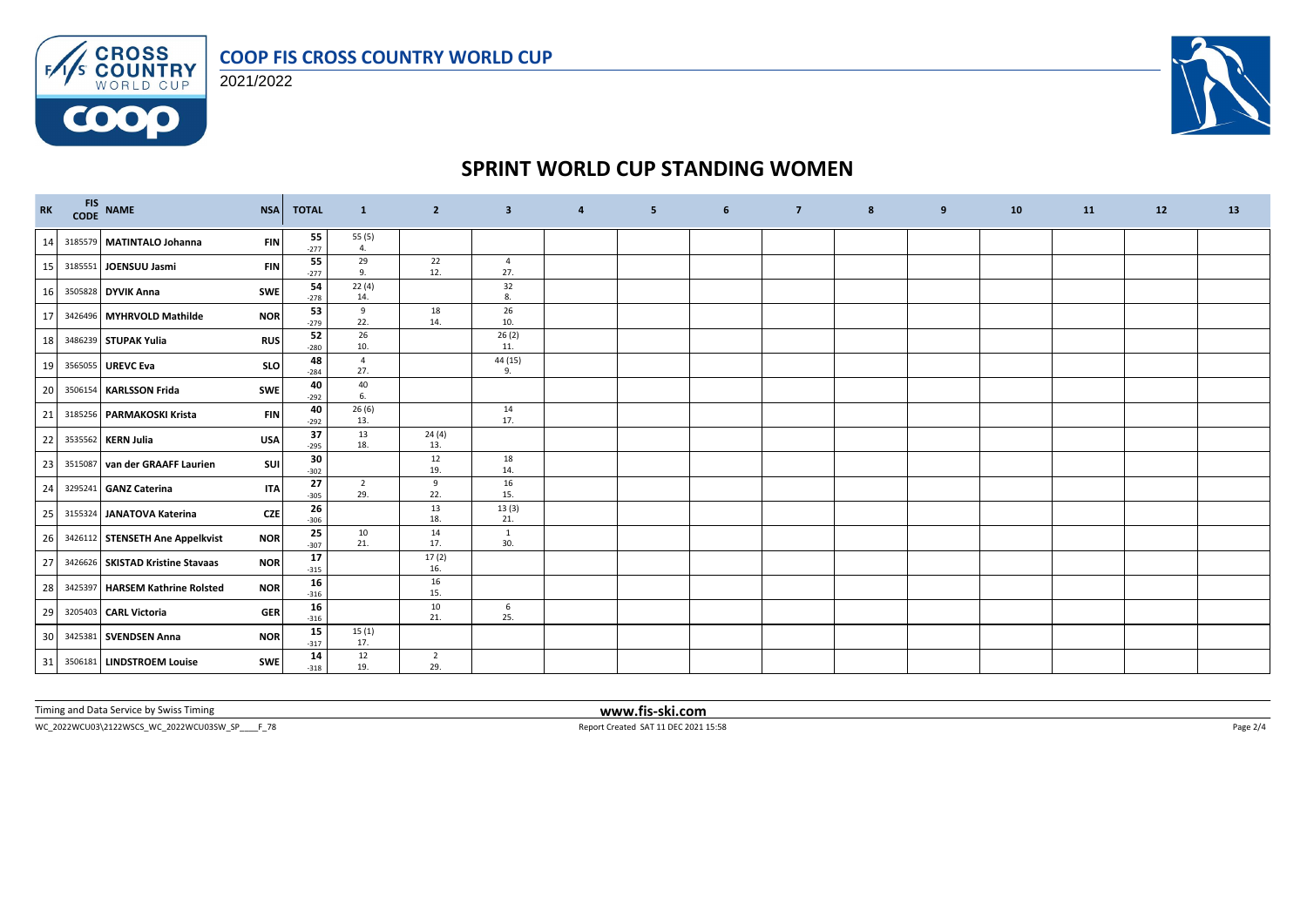





## **SPRINT WORLD CUP STANDING WOMEN**

| RK | FIS NAME<br>CODE NAME<br><b>NSA</b>         | <b>TOTAL</b> | $\mathbf{1}$                                      | $\overline{2}$                 | $\overline{\mathbf{3}}$        | $\overline{4}$ | 5 <sub>5</sub> | $6\overline{6}$ | $\overline{7}$ | $\boldsymbol{8}$ | 9 | 10 | 11 | 12 | 13 |
|----|---------------------------------------------|--------------|---------------------------------------------------|--------------------------------|--------------------------------|----------------|----------------|-----------------|----------------|------------------|---|----|----|----|----|
| 32 | 3485933 SORINA Tatiana<br><b>RUS</b>        |              | 14<br>$6\overline{6}$<br>25.<br>$-318$            | 8<br>23.                       |                                |                |                |                 |                |                  |   |    |    |    |    |
| 33 | 3435197 MARCISZ Izabela<br>POL              |              | 13<br>$-319$                                      |                                | 13<br>18.                      |                |                |                 |                |                  |   |    |    |    |    |
| 34 | 3295000 BROCARD Elisa<br><b>ITA</b>         | $-321$       | 11                                                | 11<br>20.                      |                                |                |                |                 |                |                  |   |    |    |    |    |
| 35 | <b>CZE</b><br>3155344 BERANOVA Tereza       | $-321$       | 11<br>11<br>20.                                   |                                |                                |                |                |                 |                |                  |   |    |    |    |    |
| 36 | 3555052 EIDUKA Patricija<br>LAT             |              | 9<br>$-323$                                       |                                | 9<br>22.                       |                |                |                 |                |                  |   |    |    |    |    |
| 37 | 3185828 KAHARA Jasmin<br><b>FIN</b>         |              | 9<br>$-323$                                       | 1<br>30.                       | 8<br>23.                       |                |                |                 |                |                  |   |    |    |    |    |
| 38 | 3185137 KYLLOENEN Anne<br><b>FIN</b>        |              | 8<br>8<br>23.<br>$-324$                           |                                |                                |                |                |                 |                |                  |   |    |    |    |    |
| 39 | 3205407 FINK Pia<br><b>GER</b>              |              | $\overline{\phantom{a}}$<br>$-325$                | $\overline{7}$<br>24.          |                                |                |                |                 |                |                  |   |    |    |    |    |
|    | 40 3535602 SWIRBUL Hailey<br><b>USA</b>     |              | $\overline{\phantom{a}}$<br>$-325$                |                                | $\overline{7}$<br>24.          |                |                |                 |                |                  |   |    |    |    |    |
|    | 41 3486820 FALEEVA Anastasiya<br><b>RUS</b> |              | $\overline{7}$<br>$\overline{7}$<br>24.<br>$-325$ |                                |                                |                |                |                 |                |                  |   |    |    |    |    |
|    | 42 3486563 MATSOKINA Hristina<br><b>RUS</b> |              | $\overline{\phantom{a}}$<br>$-325$                | $\overline{4}$<br>27.          | $\overline{\mathbf{3}}$<br>28. |                |                |                 |                |                  |   |    |    |    |    |
| 43 | 3425863 ALNAES Anikken Gjerde<br><b>NOR</b> |              | 6<br>$-326$                                       | 6<br>25.                       |                                |                |                |                 |                |                  |   |    |    |    |    |
| 44 | 3205305 GIMMLER Laura<br><b>GER</b>         |              | 5<br>$5\overline{5}$<br>26.<br>$-327$             |                                |                                |                |                |                 |                |                  |   |    |    |    |    |
| 45 | <b>FRA</b><br>3195263 QUINTIN Lena          |              | 5<br>$-327$                                       |                                | $5\overline{)}$<br>26.         |                |                |                 |                |                  |   |    |    |    |    |
| 46 | 3506276 HANSSON Moa<br><b>SWE</b>           |              | 5<br>$-327$                                       | $5\overline{)}$<br>26.         |                                |                |                |                 |                |                  |   |    |    |    |    |
| 47 | 3535606 HALVORSEN Hannah<br><b>USA</b>      |              | 3<br>$-329$                                       | $\overline{\mathbf{3}}$<br>28. |                                |                |                |                 |                |                  |   |    |    |    |    |
| 48 | 3205460 HENNIG Katharina<br><b>GER</b>      |              | 3<br>$\overline{\mathbf{3}}$<br>28.<br>$-329$     |                                |                                |                |                |                 |                |                  |   |    |    |    |    |
|    | 49 3205570 RYDZEK Coletta<br><b>GER</b>     |              | $\mathbf{2}$<br>$-330$                            |                                | $\overline{2}$<br>29.          |                |                |                 |                |                  |   |    |    |    |    |

Timing and Data Service by Swiss Timing **www.fis-ski.com**

 $WC_2022WCU03\backslash 2122WSCS_2WC_2022WCU03SW\_SP\_\_F73$   $\noindent \vspace{-2.0cm}$   $\vspace{-2.0cm} \begin{array}{ll} \text{Report Created SAT 11 DEC 2021 15:58} \end{array} \vspace{-2.0cm}$